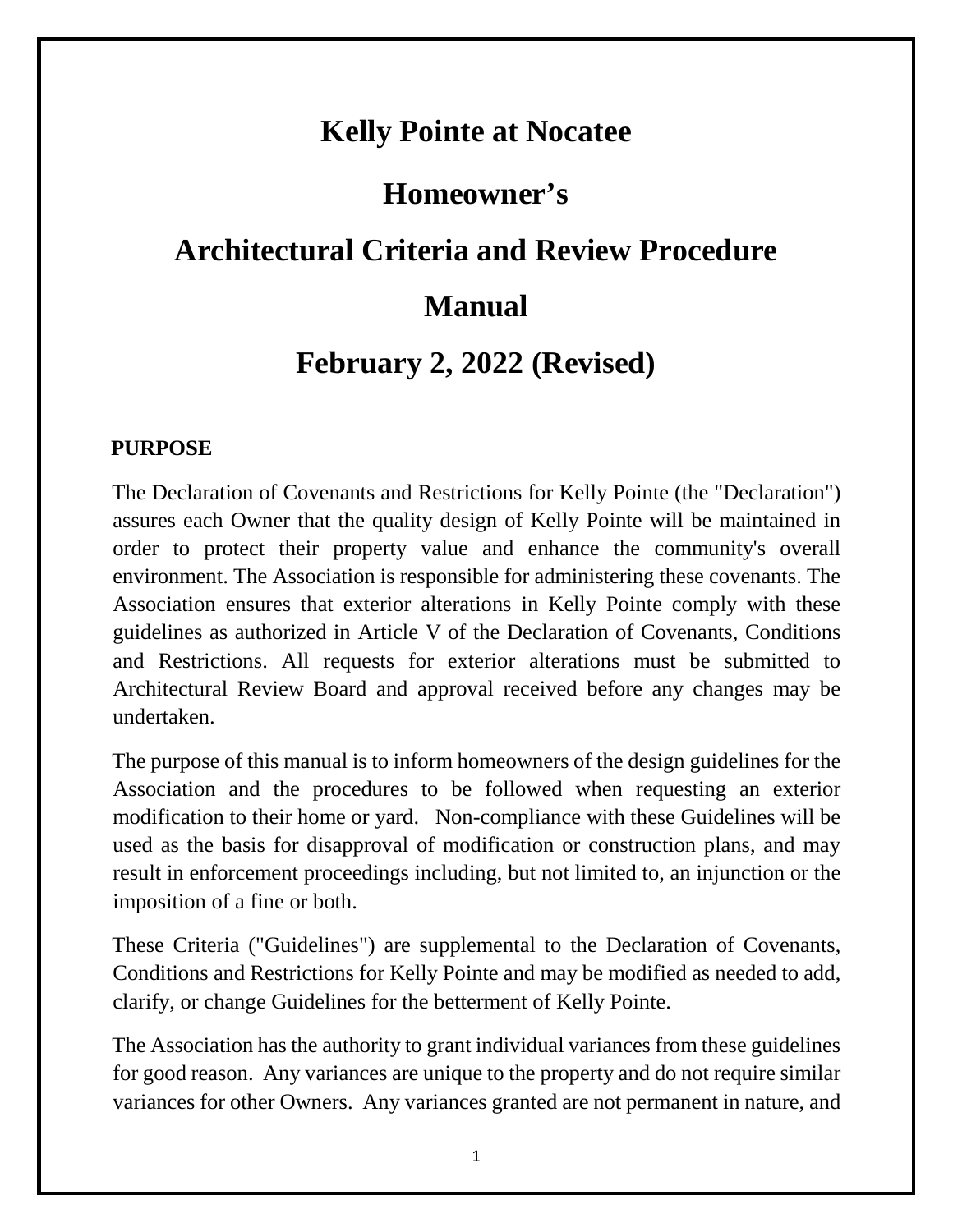will not necessarily be granted for future improvements, changes, or replacements of improvements to the Owner's property.

#### **OVERVIEW**

In accordance with the Declaration of Covenants and Restrictions for Kelly Pointe, the following architectural criteria and review procedure has been established for the Kelly Pointe community. As stated in Article V of the Declaration:

No landscaping, improvements or structure of any kind, including without limitation, any painting of the exterior of any structure, any building, fence, wall, pool, spa, ornament and statue, flag pole, play structure, satellite dish, screen enclosure, sewer, landscape device or object, driveway or other improvement shall be commenced, executed, placed or maintained upon any lot or Building Site, or upon the Common area, nor shall any additions, change or alteration therein or thereof be made, unless and until the plans, specifications and location of the same have been submitted to, and approved in writing by the Association.

#### **STANDARDS AND GUIDELINES Exterior Color Plan**

The paint color of the exterior of any building shall be consistent with the exterior paint colors and aesthetic style of the neighborhood. Any changes to an initial color of a structure must be pre-approved by the ARB, including trim, shutters and doors. All residents who submit a request to change the color of the exterior of any building must also submit a sample of the proposed new colors by submitting wooden paint stirrers for each proposed color.

#### **Roofs**

Any changes to an original shingle color or style must be pre-approved by the ARB. Shingles must be the same or better quality than the original shingling.

#### **Setbacks**

Setbacks are subject to the Planned Unit Development ("PUD") standards for Kelly Pointe filed with St. John's County at OR Book 3269, Pg. 611, and may exceed those standards, but may not violate those standards. Setbacks for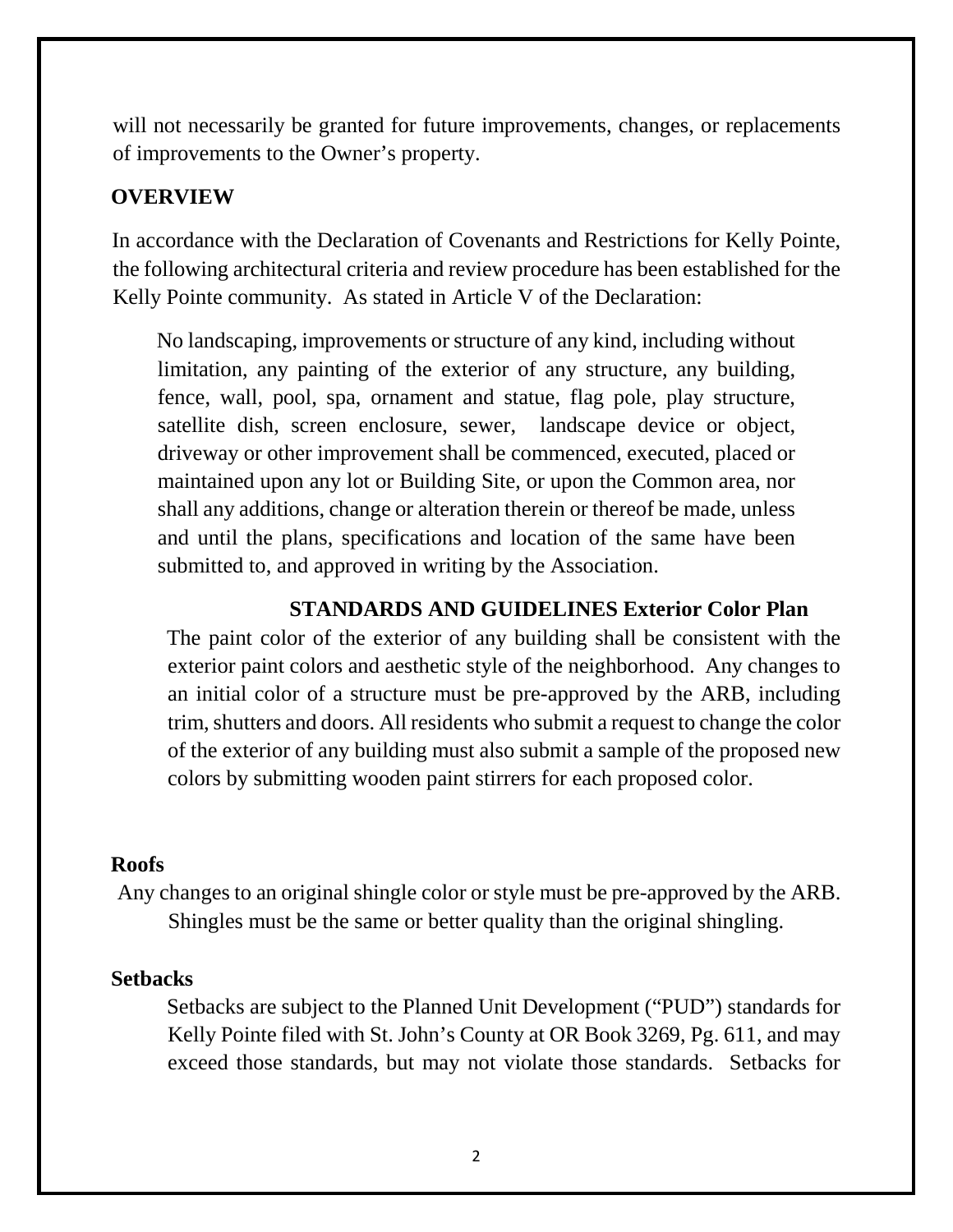structures built or placed on Owners' lots are measured from the outside foundation of the wall structures to the applicable property lines as follows:

| Front                             | 25 feet |
|-----------------------------------|---------|
| Side                              | 5 feet  |
| Side of corner lots along streets | 10 feet |
| Rear                              | 10 feet |

#### **Building Setback for Conservation Areas**

Lots that backup to Conservation Areas have a twenty-five (25) foot building setback in lieu of the typical rear yard setback. This building setback line is reflected on the recorded plats for Kelly Pointe.

#### **Pool Setbacks**

Setback for pools and associated decks (with or without a screen enclosure) is a minimum of five (5) feet from the property line. Setbacks for pool equipment and air conditioning units shall be in accordance with the approved PUD.

### **Swimming Pools**

All pools shall be required to be enclosed by a Charcoal or Dark Bronze screen enclosure or approved fence meeting the applicable safety codes of St. Johns County. Above ground pools are prohibited.

#### **Covered porches/Screened Enclosures**

All screen enclosures must be constructed with dark bronze framing and charcoal screening. Premanufactured Florida sunrooms are prohibited.

#### **Fences**

The composition, height and location of fences to be constructed on any Lot shall be subject to Association approval. Wire or chain link fences are prohibited.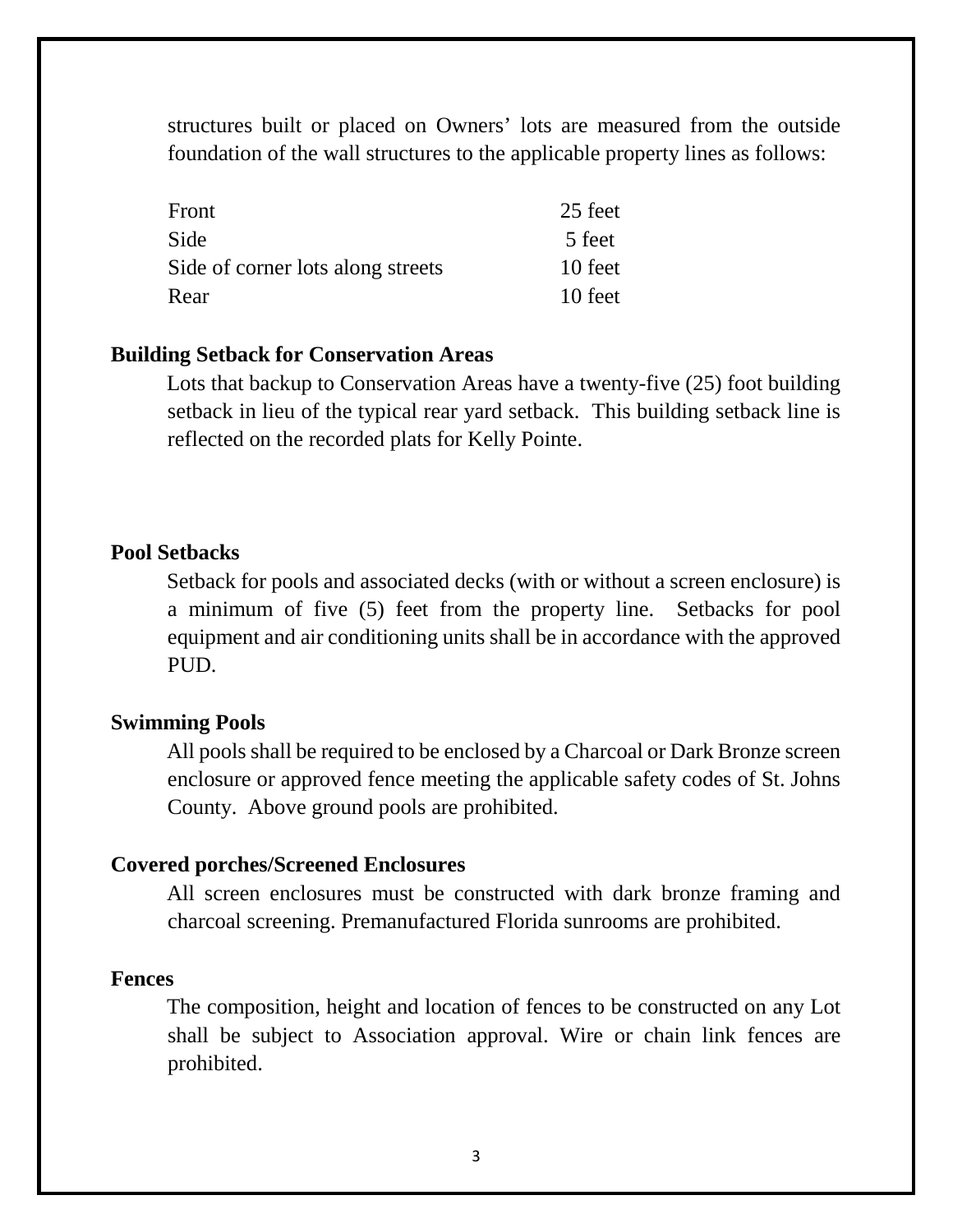Approved rear yard fencing for *Interior* Lots must be a white vinyl fence six (6) feet in height. For rear yard fencing along a preserve, the back fence must be black aluminum fencing not to exceed four (4) feet in height. The side fencing must be a white vinyl fence six (6) feet in height.

Fencing along the street side of a corner lot must be located inside the side setback line for a corner lot and approximately 50% of the fence must be covered by approved landscaping, which must not extend more than three feet away from the fence.

Approved rear yard fencing for lots located along *Lakes* consist of black aluminum fencing not to exceed four (4) feet in height. The fence style can be a decorative look that will not obscure the view of the lake for adjacent homeowners. Submit fence type for approval.

Fencing must not be closer to the front of the house than the mid-point of the sidewall plane of the house. Fencing must not enclose utility meters. All requests for a fence must be submitted to ARB for approval

#### **Satellite Dishes**

All satellite dishes must receive approval from the ARB prior to installation.

Satellite dishes are required to be installed behind the Owner's residence and within 15 feet of the back permanent wall (not screen) of the home. Variations from the location of installation will be granted if the Owner can provide evidence to the ARB that installation satisfying these guidelines will cause the Owner unreasonable delay or prevention of use of the satellite dish, unreasonable increase in the cost for installation or use of the satellite dish, or precludes the Owner from receiving or transmitting an acceptable quality signal from satellite dish. Additional landscaping may be required to properly screen a satellite dish from the view of the adjacent neighbor.

#### **Garages**

Garages may not be converted to living space.

### **Mailboxes**

Only approved mailboxes and posts may be used.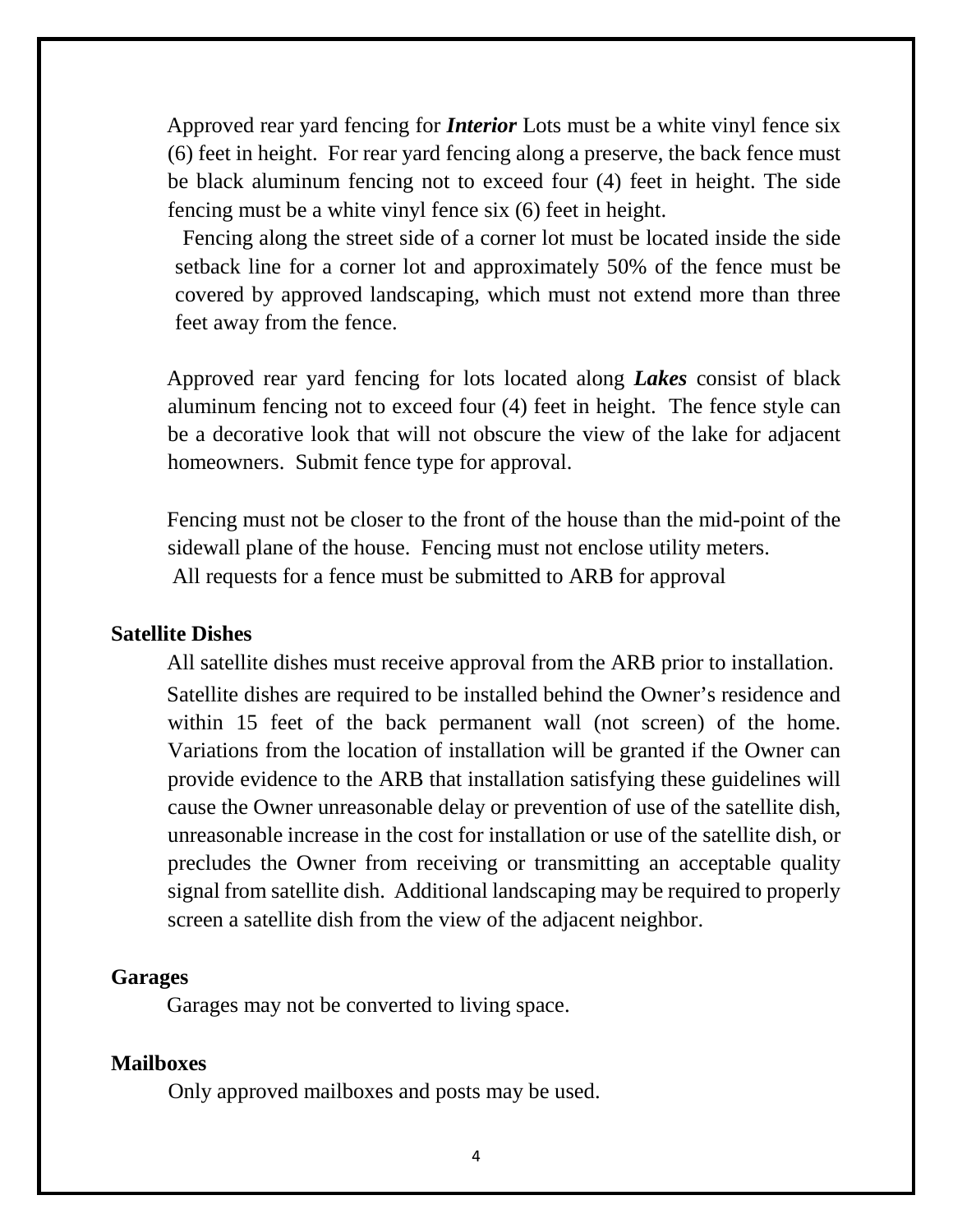#### **Motor Vehicles, Trailers, and Boats**

No boats, utility trailers, recreation vehicles or other motor vehicles except properly tagged and registered automobiles may be parked or stored in the driveway. Commercial vehicles shall not be parked within the Property within public view on a regular basis

#### **Residential Signs**

Residential signs include signs such as "For Sale", "For Rent" and "Open House" signs placed on homesites by residents or their real estate agents. These signs must comply with the attached uniform signage criteria generally known as the **"Nocatee Sign Standard".** The sign shall not exceed 9" x 12" in size and must be professionally painted in a uniform tan color with green letters. At no time must any sign be placed in a window.

The use of "Bandit" real estate signs is prohibited. All other signs are prohibited without specific written approval from the Association. Political signs no larger than 3 feet x 4 feet may be installed on a homesite no earlier than 10 days prior to the election. Each homesite is limited to one political sign at a time and such signs must be removed the day after the election.

#### **Street Trees**

Street trees installed in accordance with the community's approved construction plans are located within the right-of-way. Each homeowner is responsible for the care and maintenance of the tree. Should the tree die, the *homeowner* is fully responsible for replacing the tree with the same tree that died. The trees caliper must be 4" or greater.

#### **Landscape and Maintenance**

The installation of any trees, ponds, pergolas, fire pits, pavers, new beds, or other material changes to the Owners' landscaping anywhere in the yard, must be pre-approved by the ARB.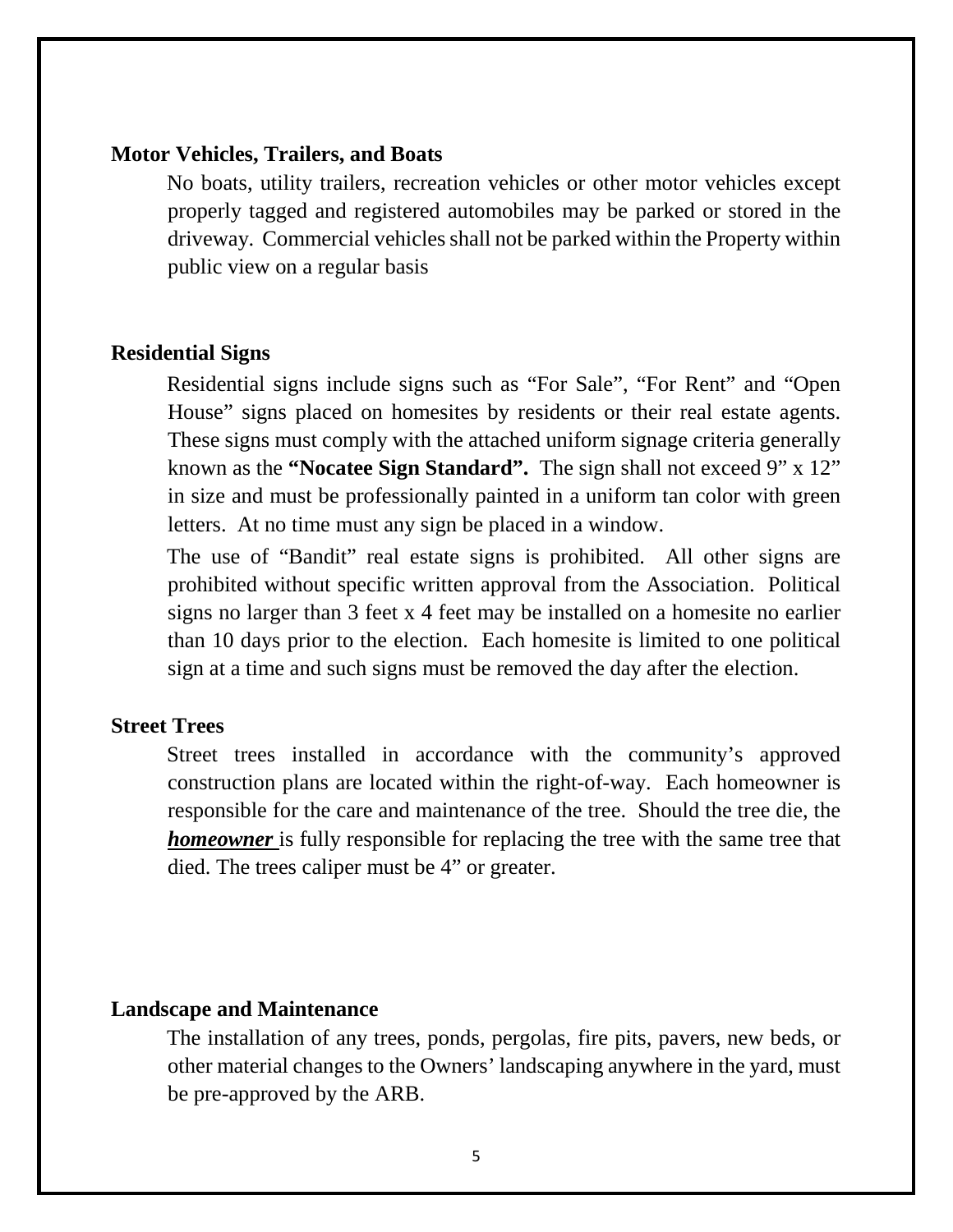Each homeowner must properly maintain all landscape beds and sodded yard from the back of curb at the street, to the sides of the property line, and to the back property line or water's edge if the lot is adjacent to a stormwater pond. All dead, dying, or infested (i.e., cinch bugs) plant material and/or sod must be adequately treated or replaced by the Owner. All trimmings must be blown back into the yard and not onto the sidewalks, right of ways, or street.

No landscape plant materials may obstruct areas of pedestrian or vehicular access. No landscape materials shall encroach upon any conservation easement, wetlands area, or other restricted area at any time.

St. Johns County, Florida tree and landscape ordinances shall be used to determine any additional planting that may be required.

All plans for use of added or changed landscaping materials, including grasses, trees, shrubs, plants, fountains, statutes or other outdoor ornamentation, waterscapes, and landscape lighting must be submitted to the ARB for approval, and approval will be given at the discretion of the ARB.

Maximum front yard landscape coverage consisting of trees, shrubs and flower beds shall be fifty (50) percent.

Landscaping along the fence line for homes located on the *Lakes* will be limited to four (4) feet in height as to not obstruct the view of the lake for adjacent homeowners and will be reviewed by ARB for approval.

All requests for landscaping must be submitted to ARB for approval. For residents on the *Lakes*, each request will be reviewed by the ARB and will take in consideration the potential obstruction of the view of the lake.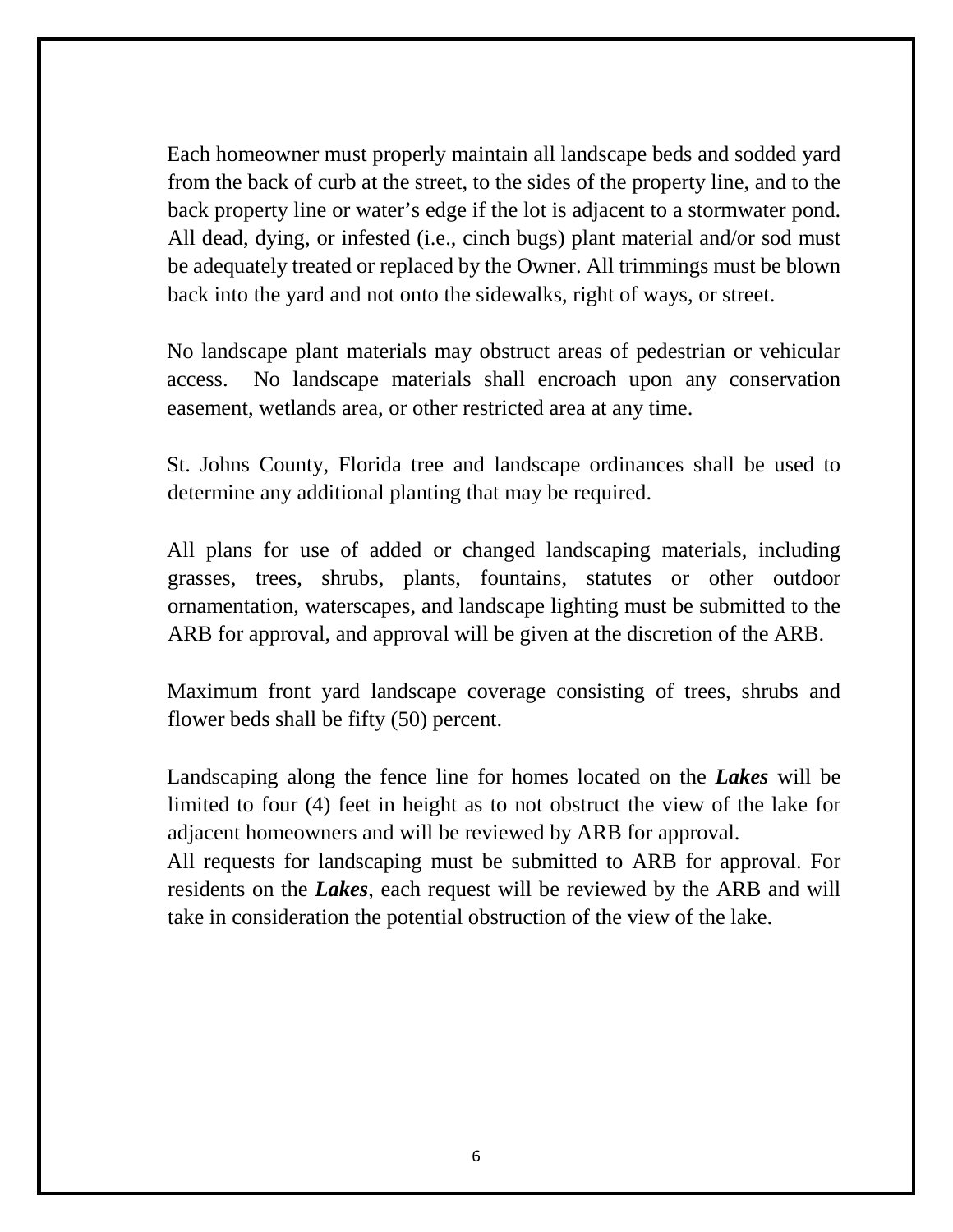### **Irrigation**

All landscape beds and sod must be irrigated with a fully automatic irrigation system. Reuse irrigation water supplied by JEA shall be the sole source of irrigation water. Individual wells are prohibited.

### **Outside Mechanical Equipment**

Outside mechanical equipment such as LP tanks, water softeners, pool pumps and heaters and AC units shall be properly screened from view by landscape material.

### **Play Structures**

Play structures, either permanent or temporary are prohibited in front yards. Play structures in the back yard will be reviewed for height and color. Any such proposed structure must be submitted for approval prior to installation.

#### **Basketball Goals**

Permanent basketball goals mounted along the side of the driveway are allowed however they must be at least twenty (20) feet from the edge of the asphalt road. Portable basketball goals are also allowed, but when not in use, they must be relocated at least (20) feet from the edge of the asphalt road and must remain in an upright position if visible from the road. All basketball goals must be maintained in a neat condition and removed or replaced when weathered. Utilities must be properly located prior to digging as electric, phone, cable, gas and other utilizes are located in the front yard of each homesite. Call 811 to request a utility locate of all underground lines.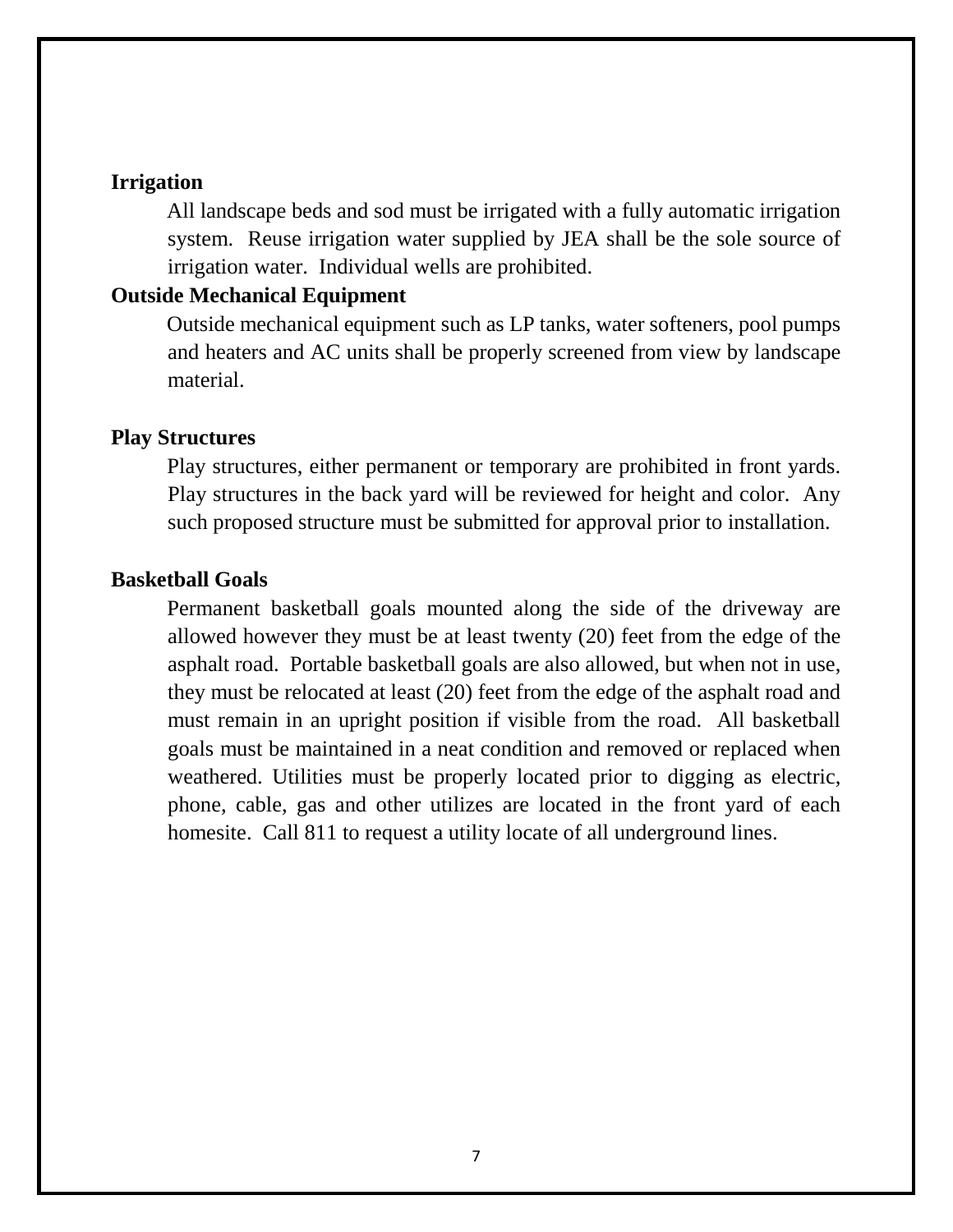### **Trash Receptacles/Garbage Cans**

Trash receptacles must be placed curbside no earlier than dusk the day prior to the collection day and the emptied receptacles must be removed prior to the dusk of the collection day. Trash receptacles must be hidden from view at all other times.

A free-standing trash enclosure meeting these guidelines can be installed along the side of your home. This must not be closer than 15' from the front line of your home. It must be painted to match the color finish of your home.



## **Seasonal Holiday Decorative Lights**

Seasonal decorative lights may only be displayed between October through the third weekend in January